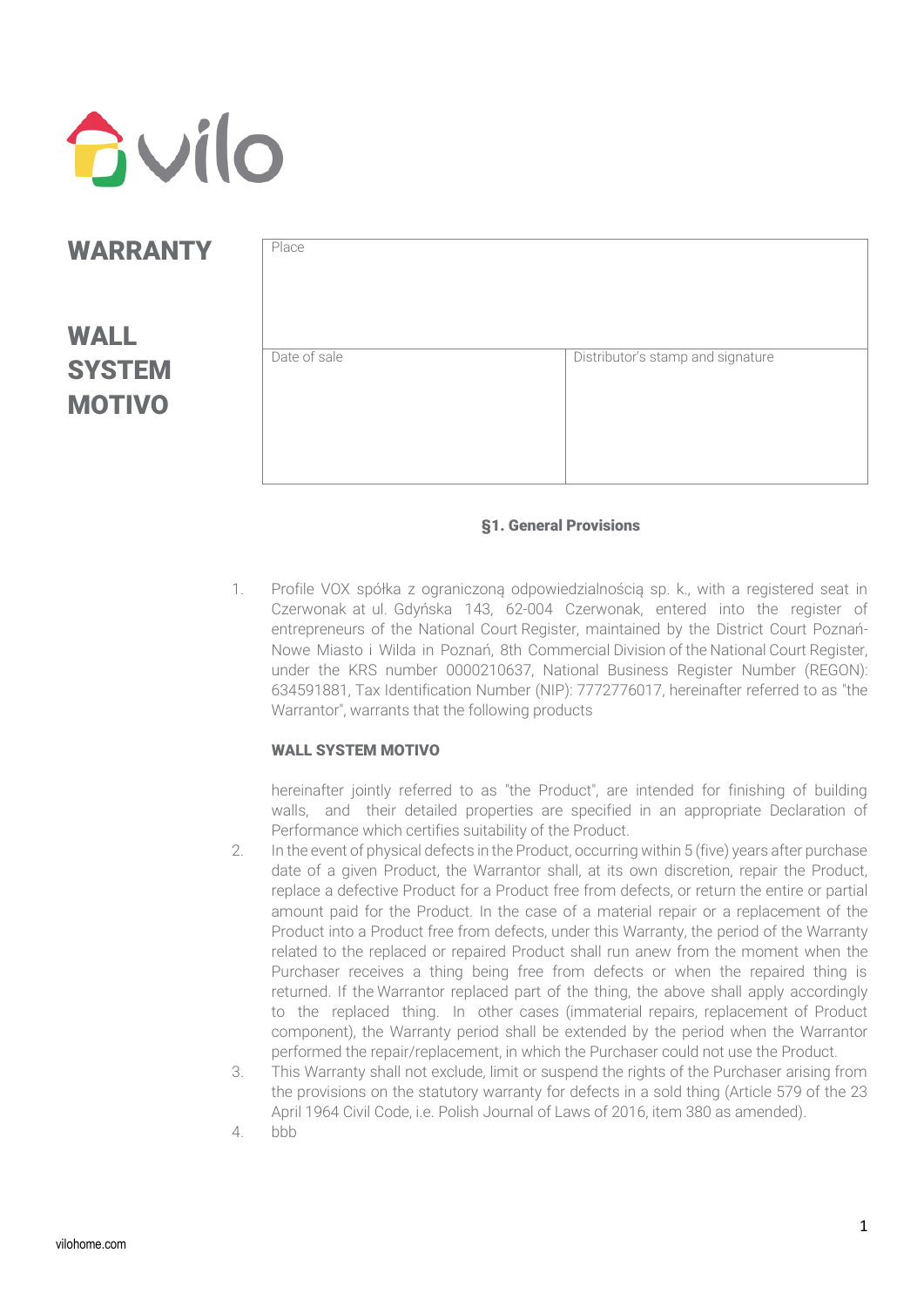### § 2. Transfer of Rights

### **WARRANTY**

WALL **SYSTEM** MOTIVO

In the event of change of the party entitled to use the immovable property where the Product is installed, the Warranty shall be transferred to the new party entitled to use the immovable property, in accordance with the provisions hereof, provided the new party entitled to use the immovable property provides the Warrantor with this Warranty (stamped and signed).

### § 3. Limitation of Warrantor's Liability

1. The Warrantor shall not be liable for physical defects or damage to the Product resulting from external factors that occurred after the Product was delivered to the Purchaser (the Warrantor recommends to insure the Product subject to this Warranty against the effects of external factors), in particular related to:

- use of the Product contrary to its purpose or improper storage and transport prior to installation,

- installation contrary to the Product installation and use manual,
- use of accessories not provided for in the Product installation and use manual,

- impact of foreign bodies which exceeds the level specified in the Document mentioned in § 1(1),

- fire, earthquake, flooding, lightning, strong wind, hail, effects of abnormally high or low air temperatures or other occurrences that may be classified as force majeure,

- faults, defects or other damage to the building of material where the Product is installed, caused in particular by movement, deformations, fractures or subsidence of walls, materials or foundations of the building.

- 2. The Warrantor shall be only liable for defects resulting from reasons attributable to the Product.
- 3. The Warrantor shall be only liable for defects resulting from reasons attributable to the Product. The Warrantor shall not be liable for discolouration which exceed the range of allowable discolourations, specified in the Product installation and use manual, or for other discolouration caused mostly by: air pollution (including by metal oxides or particles), mould or exposure to harmful chemicals.
- 4. This Warranty shall not apply to any Product covered by the Purchaser with any other improvised coating (e.g. paint, varnish or plaster), or otherwise modified/changed.
- 5. In the event the Product or any element thereof is replaced under this Warranty, where the Product installed by the Purchaser is no longer manufactured or has been modified by the Warrantor, the Warrantor may apply elements which are closest equivalents (in terms of type) to the Product originally installed.

#### § 4. Obligations of the Warranty Holder

- 1. The Warranty Holder should notify the Warrantor of the detected physical defects of the Product immediately after detecting a defect being ground for a claim under the Warranty...
- 2. Any claims made under the Warranty shall be lodged to the Warrantor through the seller from which the Product was purchased.
- 3. A claim made under the Warranty should include: description of defect, address of Product installation site, claimant's contact details (full name, address, phone number, email address – if applicable) and photographs proving the defect.
- 4. A clam made under the Warranty may be considered if it is submitted together with this document bearing the stamp and signature of the seller (distributor) of the Product, including the name of the seller as well as the place and date when the Product was sold.